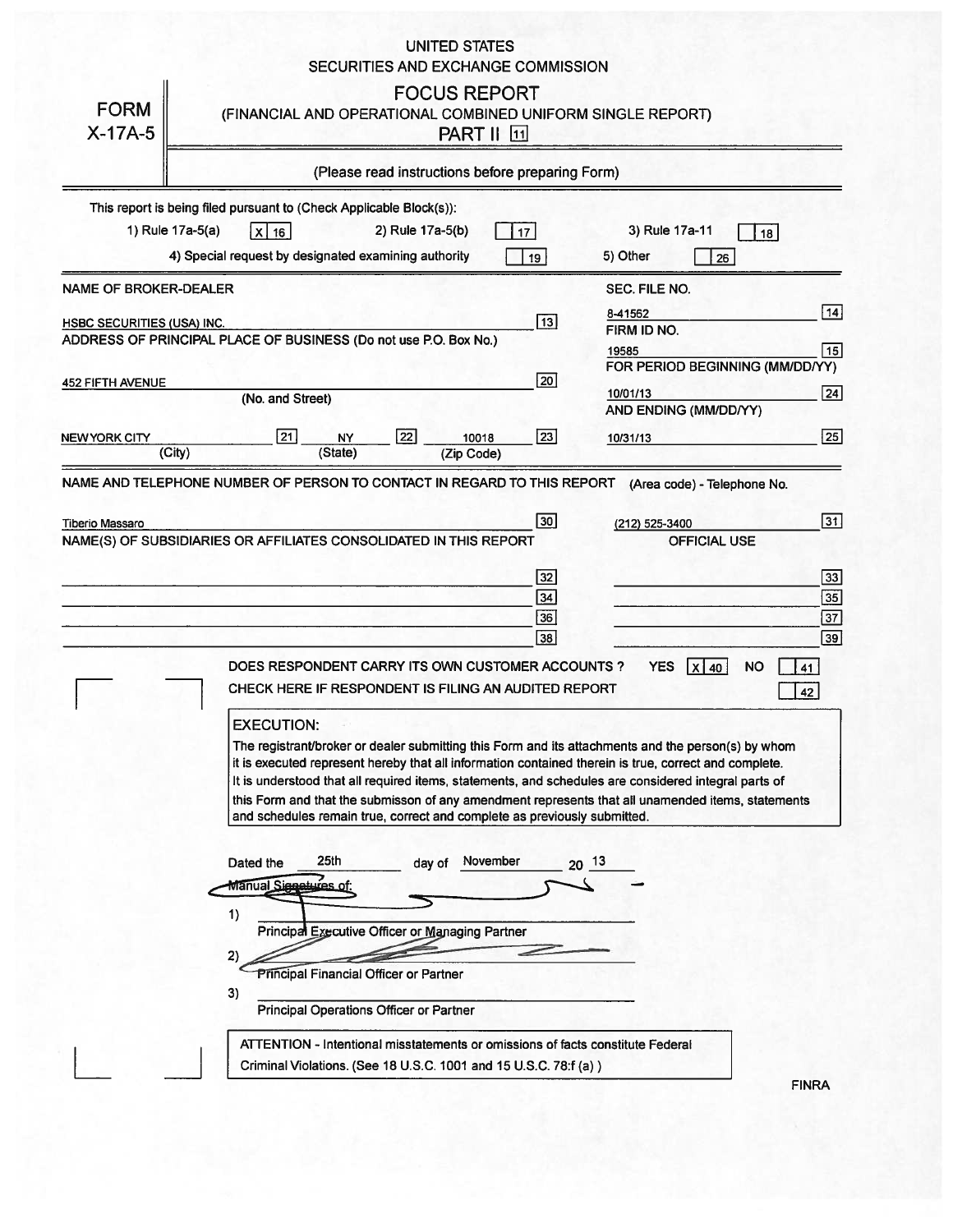### SUPPLEMENT TO FINANCIAL AND OPERATIONAL COMBINED UNIFORM SINGLE REPORT PART II

#### BROKER OR DEALER

HSBC SECURITIES (USA) INC.

 $10/31/13$ 

as of

# STATEMENT OF SEGREGATION REQUIREMENTS AND FUNDS IN SEGREGATION FOR CUSTOMERS TRADING ON U.S. COMMODITY EXCHANGES

| SEGREGATION REQUIREMENTS (Section 4d(2) of the CEAct)                                       |                   |                       |      |
|---------------------------------------------------------------------------------------------|-------------------|-----------------------|------|
| 1. Net ledger balance                                                                       |                   |                       |      |
| A. Cash                                                                                     | \$                | 237,743,120           | 7010 |
| B. Securities (at market)                                                                   |                   | 528,001,708 7020      |      |
| 2. Net unrealized profit (loss) in open futures contracts traded on a contract market       |                   | 199,674,565 7030      |      |
| 3. Exchange traded options                                                                  |                   |                       |      |
| A. Add market value of open option contracts purchased on a contract market                 |                   | 74,495,782 7032       |      |
| B. Deduct market value of open option contracts granted (sold) on a contract market         |                   | 25,630,090) 7033      |      |
| 4. Net equity (deficit) (add lines 1, 2, and 3)                                             |                   | 1,014,285,085 7040    |      |
| 5. Accounts liquidating to a deficit and accounts with debit balances                       |                   |                       |      |
| - gross amount                                                                              | 7045<br>6,378,655 |                       |      |
|                                                                                             |                   |                       |      |
| Less: amount offset by customer owned securities                                            | 3,221,790) 7047   | 3,156,865 7050        |      |
| 6. Amount required to be segregated (add lines 4 and 5)                                     | \$                | 1,017,441,950         | 7060 |
|                                                                                             |                   |                       |      |
| FUNDS IN SEGREGATED ACCOUNTS                                                                |                   |                       |      |
| 7. Deposited in segregated funds bank accounts                                              |                   |                       |      |
| A. Cash                                                                                     |                   | 18,166,252            | 7070 |
| B. Securities representing investments of customers' funds (at market)                      |                   | $\Omega$              | 7080 |
| C. Securities held for particular customers or option customers in lieu of cash (at market) |                   | 74,119,135            | 7090 |
| 8. Margins on deposit with derivatives clearing organizations of contract markets           |                   |                       |      |
| A. Cash                                                                                     | \$                | 22,129,317            | 7100 |
| B. Securities representing investments of customers' funds (at market)                      |                   | 479,011,708           | 7110 |
| C. Securities held for particular customers or option customers in lieu of cash (at market) |                   | 453,882,573 7120      |      |
| 9. Net settlement from (to) derivatives clearing organizations of contract markets          |                   | $(20, 779, 137)$ 7130 |      |
| 10. Exchange traded options                                                                 |                   |                       |      |
| A. Value of open long option contracts                                                      |                   | 74,492,222 7132       |      |
| B. Value of open short option contracts                                                     |                   | 25,610,098 7133       |      |
| 11. Net equities with other FCMs                                                            |                   |                       |      |
| A. Net liquidating equity                                                                   |                   | 21,698,900 7140       |      |
| B. Securities representing investments of customers' funds (at market)                      |                   |                       | 7160 |
| C. Securities held for particular customers or option customers in lieu of cash (at market) |                   |                       | 7170 |
| 12. Segregated funds on hand (describe:                                                     |                   | $\Omega$              | 7150 |
| 13. Total amount in segregation (add lines 7 through 12)                                    |                   | 1,097,110,872         | 7180 |
| 14. Excess (deficiency) funds in segregation (subtract line 6 from line 13)                 | S                 | 79,668,922 7190       |      |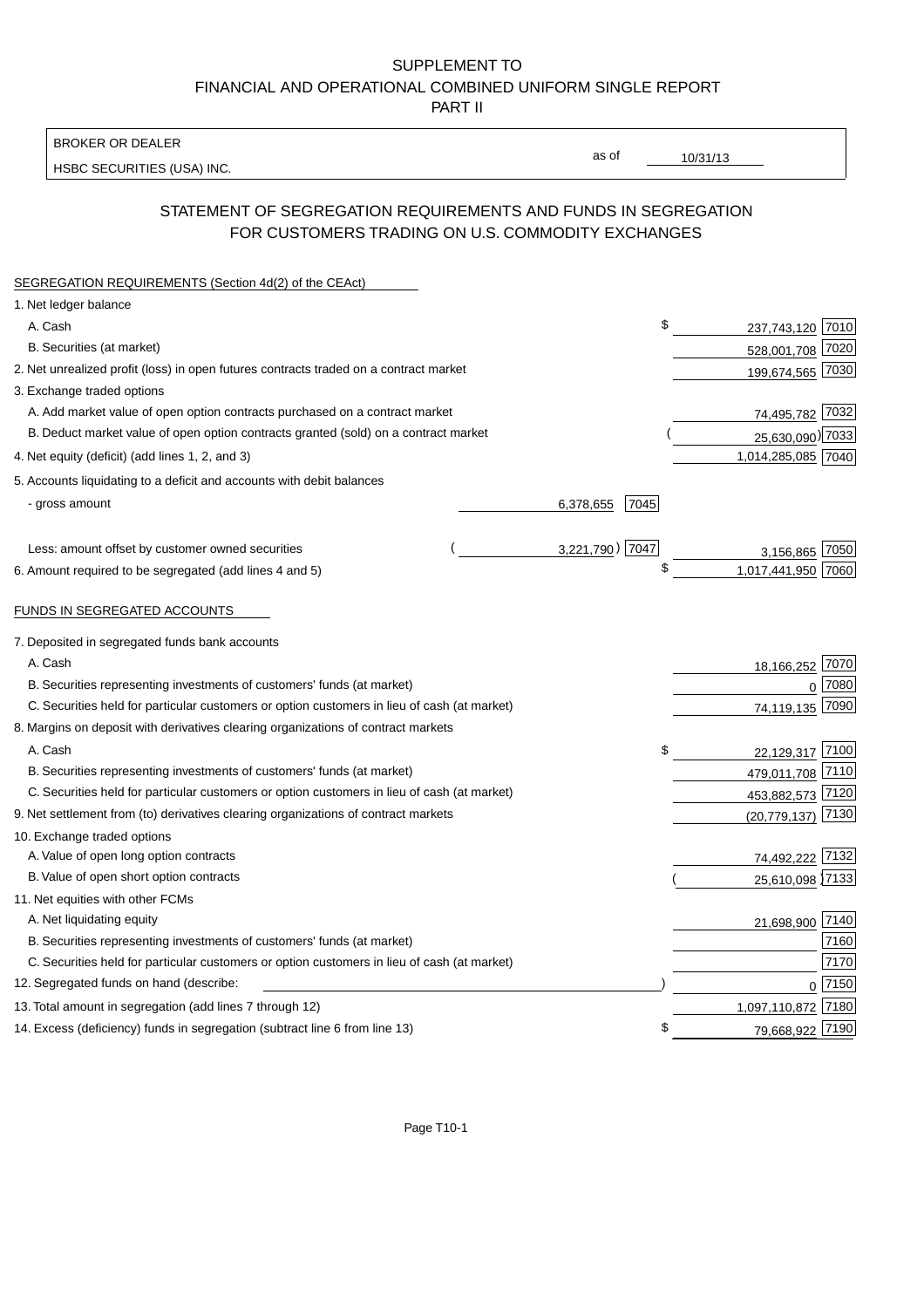# SUPPLEMENT TO FINANCIAL AND OPERATIONAL COMBINED UNIFORM SINGLE REPORT

PART II

 $\overline{1}$ 

| <b>BROKER OR DEALER</b>                                                                                  |    | as of      |          |           |
|----------------------------------------------------------------------------------------------------------|----|------------|----------|-----------|
| HSBC SECURITIES (USA) INC.                                                                               |    |            | 10/31/13 |           |
| STATEMENT OF SEGREGATION REQUIREMENTS AND FUNDS IN SEGREGATION<br>FOR CUSTOMERS' DEALER OPTIONS ACCOUNTS |    |            |          |           |
| 1. Amount required to be segregated in accordance<br>with Commission regulation 32.6                     |    | \$         |          | 7200<br>0 |
| 2. Funds in segregated accounts                                                                          |    |            |          |           |
| A. Cash                                                                                                  | \$ | 7210 <br>0 |          |           |
| B. Securities (at market)<br>C. Total                                                                    |    | 7220<br>0  |          | 7230      |
| 3. Excess (deficiency) funds in segregation                                                              |    |            |          |           |
| (subtract line 2.C from line 1)                                                                          |    |            |          | 0 7240    |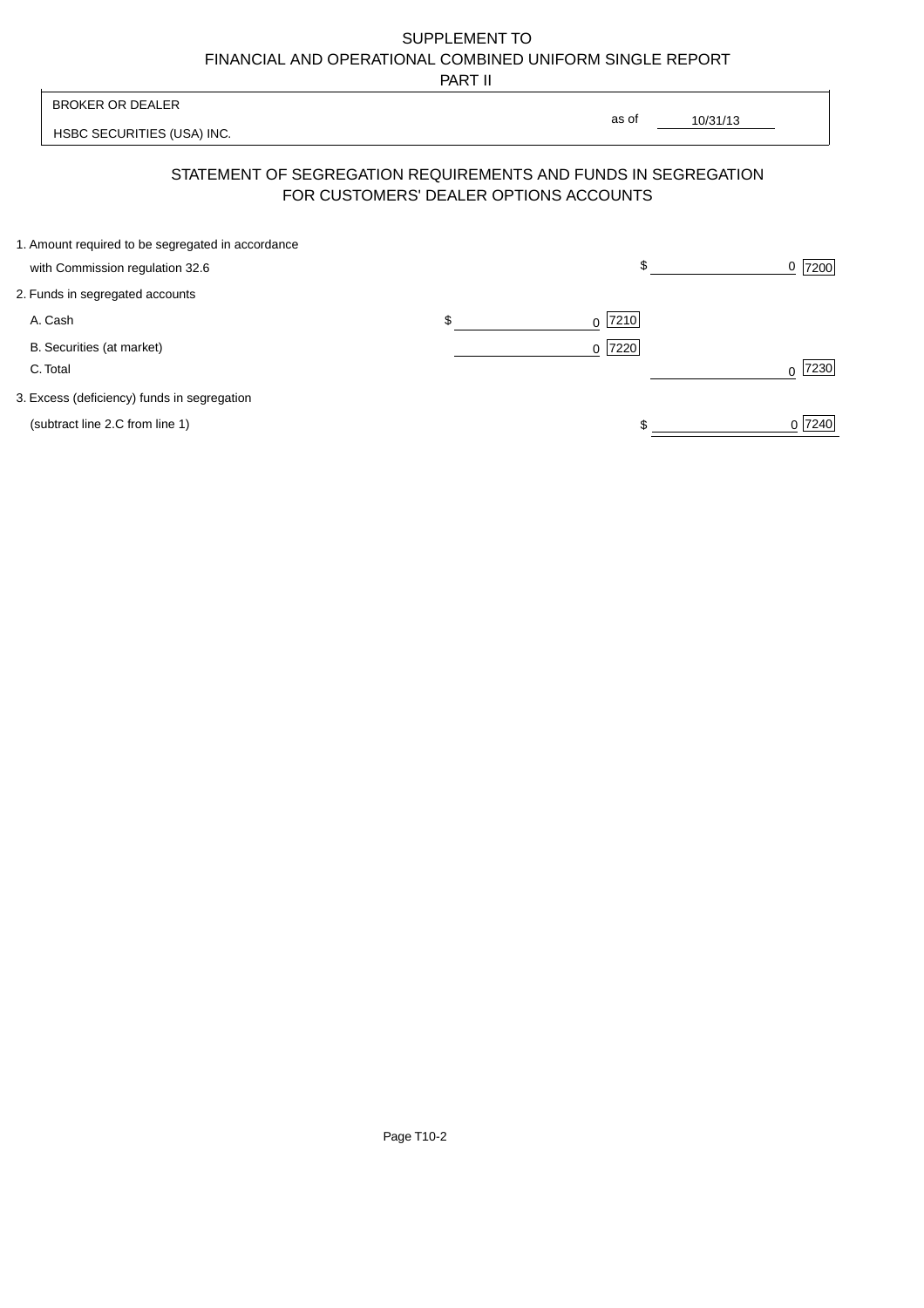# FINANCIAL AND OPERATIONAL COMBINED UNIFORM SINGLE REPORT SUPPLEMENT TO

PART II

| BROKER OR DEALER           |  |
|----------------------------|--|
| HSBC SECURITIES (USA) INC. |  |

10/31/13

as of

#### STATEMENT OF SECURED AMOUNTS AND FUNDS HELD IN SEPARATE ACCOUNTS FOR FOREIGN FUTURES AND FOREIGN OPTIONS CUSTOMERS PURSUANT TO COMMISSION REGULATION 30.7

#### FOREIGN FUTURES AND FOREIGN OPTIONS SECURED AMOUNTS - SUMMARY

I. Check the appropriate box to identify the amount shown on line 1. below.

| 7300                                                   | Secured amounts in only U.S. - domiciled customers' accounts                                                                                                         |                          |
|--------------------------------------------------------|----------------------------------------------------------------------------------------------------------------------------------------------------------------------|--------------------------|
| 7310                                                   | Secured amounts in U.S. and foreign - domiciled customers' accounts                                                                                                  |                          |
| 7320<br>X                                              | Net liquidating equities in all accounts of customers<br>trading on foreign boards of trade                                                                          |                          |
| 7330                                                   | Amount required to be set aside pursuant to law, rule<br>or regulation of a foreign government or a rule of a<br>self-regulatory organization authorized thereunder. |                          |
| accounts since the last financial report it filed?     | II. Has the FCM changed the method of calculating the amount to be set aside in separate                                                                             |                          |
| 7340<br>Yes                                            | If yes, explain the change below                                                                                                                                     |                          |
| 7350<br>X<br>No                                        |                                                                                                                                                                      |                          |
|                                                        |                                                                                                                                                                      |                          |
| 1. Amount to be set aside in separate section          |                                                                                                                                                                      |                          |
| 30.7 accounts                                          |                                                                                                                                                                      | \$<br>7360<br>90,908,635 |
| 2. Total funds in separate section 30.7 accounts       |                                                                                                                                                                      |                          |
| (page T10-4, line 8)                                   |                                                                                                                                                                      | 7370<br>110,457,663      |
| 3. Excess (deficiency) - (subtract line 1 from line 2) |                                                                                                                                                                      | \$<br>19,549,028 7380    |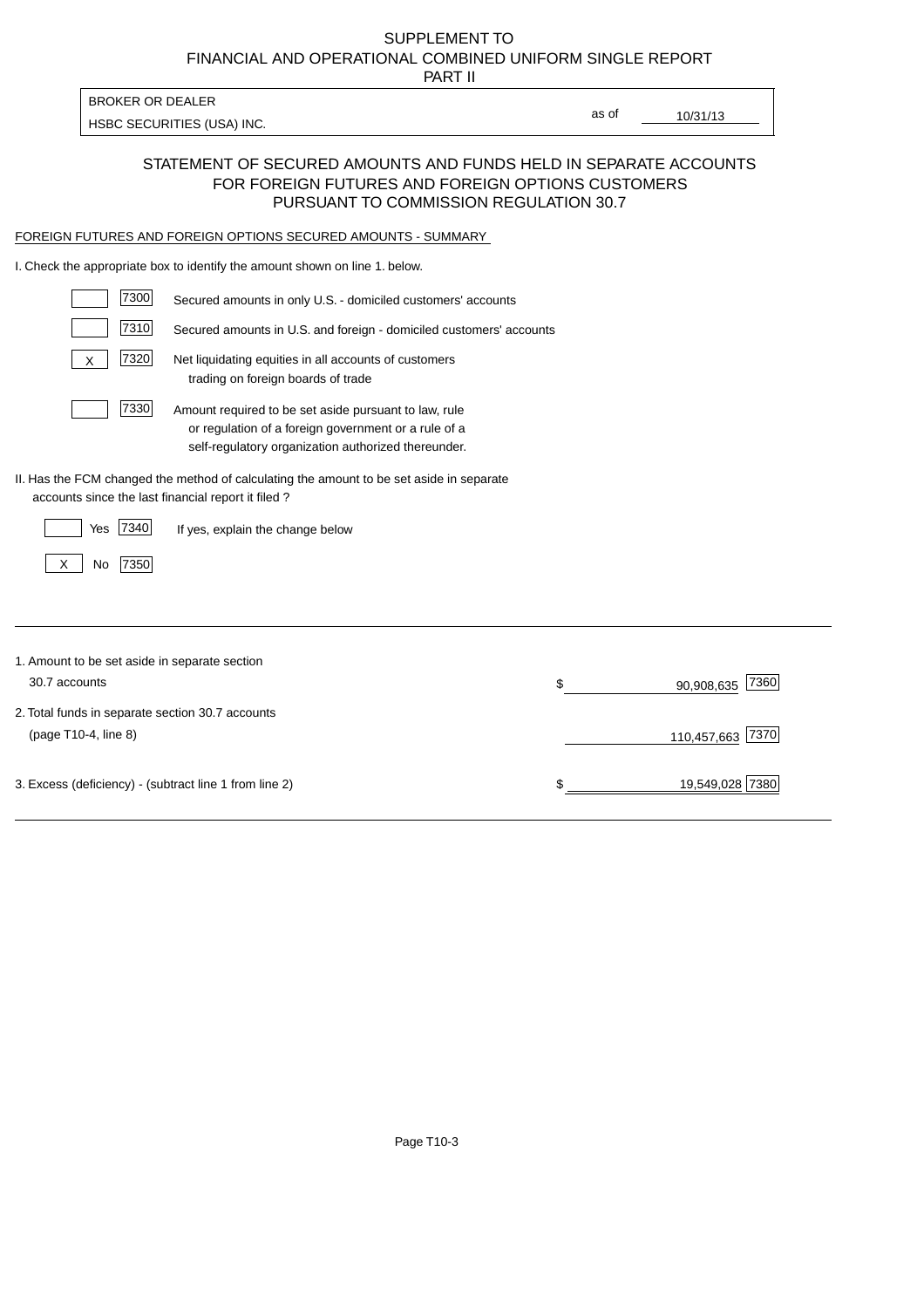#### SUPPLEMENT TO

FINANCIAL AND OPERATIONAL COMBINED UNIFORM SINGLE REPORT

PART II

#### BROKER OR DEALER

HSBC SECURITIES (USA) INC.

10/31/13 as of

#### STATEMENT OF SECURED AMOUNTS AND FUNDS HELD IN SEPARATE ACCOUNTS FOR FOREIGN FUTURES AND FOREIGN OPTIONS CUSTOMERS PURSUANT TO COMMISSION REGULATION 30.7

#### FUNDS DEPOSITED IN SEPARATE REGULATION 30.7 ACCOUNTS

| 1. Cash in banks                                                                              |                       |                  |
|-----------------------------------------------------------------------------------------------|-----------------------|------------------|
| A. Banks located in the United States                                                         | \$<br>4,925,248 7500  |                  |
| B. Other banks designated by the Commission                                                   |                       |                  |
| 7510<br>Name(s):<br><b>HARRIS TRUST</b>                                                       | 13,074,355 7520 \$    | 17,999,603 7530  |
| 2. Securities                                                                                 |                       |                  |
| A. In safekeeping with banks located in the United States                                     | \$<br>19,737,980 7540 |                  |
| B. In safekeeping with other banks designated by the Commission                               |                       |                  |
| 7550<br>Name(s):<br><b>HARRIS TRUST</b>                                                       | $0$ 7560              | 19,737,980 7570  |
| 3. Equities with registered futures commission merchants                                      |                       |                  |
| A. Cash                                                                                       | \$<br>$0$ 7580        |                  |
| <b>B.</b> Securities                                                                          | $0$ 7590              |                  |
| C. Unrealized gain (loss) on open futures contracts                                           | $0$ 7600              |                  |
| D. Value of long option contracts                                                             | $0$ 7610              |                  |
| E. Value of short option contracts                                                            | $0$ ) 7615            | 0 7620           |
| 4. Amounts held by clearing organizations of foreign boards of trade                          |                       |                  |
| Name(s):<br>7630                                                                              |                       |                  |
| A. Cash                                                                                       | \$<br>7640            |                  |
| <b>B.</b> Securities                                                                          | 7650                  |                  |
| C. Amount due to (from) clearing organizations - daily variation                              | 7660                  |                  |
| D. Value of long option contracts                                                             | 7670                  |                  |
| E. Value of short option contracts                                                            | 7675                  | 7680             |
| 5. Amounts held by members of foreign boards of trade<br>Name(s):<br>7690                     |                       |                  |
| A. Cash                                                                                       | \$<br>41,732,887 7700 |                  |
| <b>B.</b> Securities                                                                          | 18,343,079 7710       |                  |
| C. Unrealized gain (loss) on open futures contracts                                           | 12,644,114 7720       |                  |
| D. Value of long option contracts                                                             | $0$  7730             |                  |
| E. Value of short option contracts                                                            | $_0$ ) 7735           | 72,720,080 7740  |
| 6. Amounts with other depositories designated by a foreign board of trade<br>7750<br>Name(s): |                       | 0 7760           |
|                                                                                               |                       | 0 7765           |
|                                                                                               |                       |                  |
| 8. Total funds in separate section 30.7 accounts (to page T10-3 line 2)                       |                       | 110,457,663 7770 |

a separate schedule detailing the obligations shown on each such line. A. If any securities shown are other than the types of securities referred to in CFTC Regulation 1.25, attach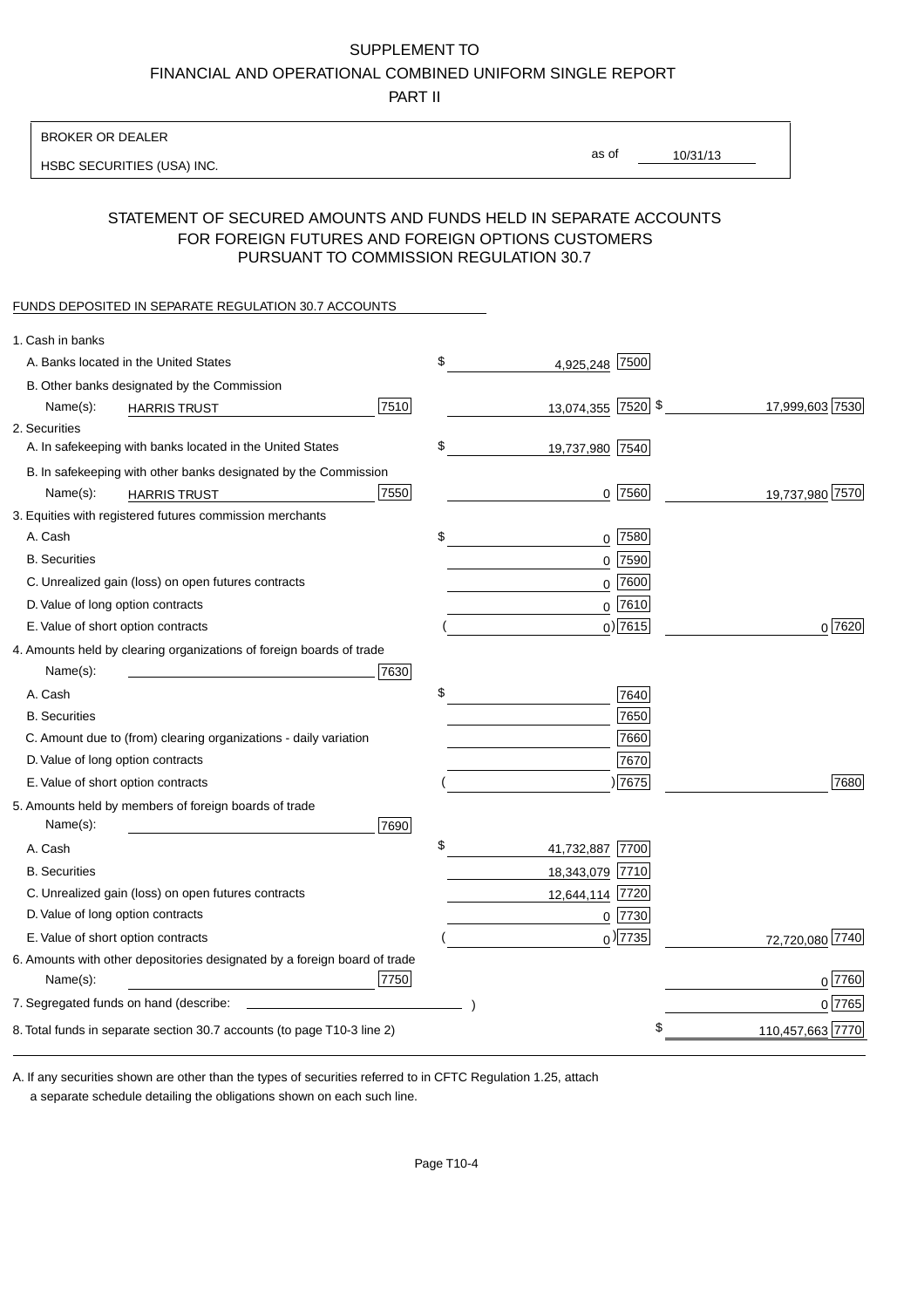### SUPPLEMENT TO FINANCIAL AND OPERATIONAL COMBINED UNIFORM SINGLE REPORT PART II

BROKER OR DEALER

HSBC SECURITIES (USA) INC.

10/31/13

as of

## STATEMENT OF SEQUESTRATION REQUIREMENTS AND FUNDS IN CLEARED OTC DERIVATIVES SEQUESTERED ACCOUNTS

| CLEARED OTC DERIVATIVES CUSTOMER REQUIREMENTS                                                     |                 |                                           |
|---------------------------------------------------------------------------------------------------|-----------------|-------------------------------------------|
| 1. Net ledger balance                                                                             |                 |                                           |
| A. Cash                                                                                           | \$              | 92,404,054 8500                           |
| B. Securities (at market)                                                                         |                 | 51,954,824 8510                           |
| 2. Net unrealized profit (loss) in open cleared OTC derivatives                                   |                 | $(67, 795, 924)$ 8520                     |
| 3. Cleared OTC derivatives options                                                                |                 |                                           |
| A. Market value of open cleared OTC derivatives option contracts purchased                        |                 | $0 \; 8530$                               |
| B. Market value of open cleared OTC derivatives option contracts granted (sold)                   |                 | $0$ ) 8540                                |
| 4. Net equity (deficit) (add lines 1, 2 and 3)                                                    | \$              | 76,562,954 8550                           |
| 5. Accounts liquidating to a deficit and accounts with debit balances                             |                 |                                           |
| - gross amount                                                                                    | \$<br>8560<br>0 |                                           |
| Less: amount offset by customer owned securities                                                  | 0) 8570         | 0 8580                                    |
| 6. Amount required to be sequestered for cleared OTC derivatives customers                        |                 |                                           |
| (add lines 4 and 5)                                                                               | \$              | 8590<br>76,562,954                        |
| FUNDS IN CLEARED OTC DERIVATIVES CUSTOMER SEQUESTERED ACCOUNTS                                    |                 |                                           |
| 7. Deposited in cleared OTC derivatives customer sequestered accounts at banks                    |                 |                                           |
| A. Cash                                                                                           | \$              |                                           |
| B. Securities representing investment of customers' funds (at market)                             |                 | 28,179,096 8600<br>8610<br>$\overline{0}$ |
| C. Securities held for particular customers or option customers in lieu of cash (at market)       |                 | 8620<br>5,507,881                         |
| 8. Margins on deposit with derivatives clearing organizations in cleared OTC derivatives customer |                 |                                           |
| sequestered accounts                                                                              |                 |                                           |
| A. Cash                                                                                           |                 | 50,775,891 8630                           |
| B. Securities representing investment of customers' funds (at market)                             |                 | 8640<br>$\mathbf 0$                       |
| C. Securities held for particular customers or option customers in lieu of cash (at market)       |                 | 46,446,943 8650                           |
| 9. Net settlement from (to) derivatives clearing organizations                                    |                 | 1,739,865 8660                            |
| 10. Cleared OTC derivatives options                                                               |                 |                                           |
| A. Value of open cleared OTC derivatives long option contracts                                    |                 | 0 8670                                    |
| B. Value of open cleared OTC derivatives short option contracts                                   |                 | $0$ 8680                                  |
| 11. Net equities with other FCMs                                                                  |                 |                                           |
| A. Net liquidating equity                                                                         |                 | 0   8690                                  |
| B. Securities representing investment of customers' funds (at market)                             |                 | $0$ 8700                                  |
| C. Securities held for particular customers or option customers in lieu of cash (at market)       |                 | $0 \overline{8710}$                       |
| 12. Cleared OTC derivatives customer funds on hand                                                |                 | $0 \overline{8715}$                       |
| 13. Total amount in sequestration (add lines 7 through 12)                                        | \$              | 132,649,676 8720                          |
| 14. Excess (deficiency) funds in sequestration (subtract line 6 from line 13)                     | \$              | 56,086,722 8730                           |